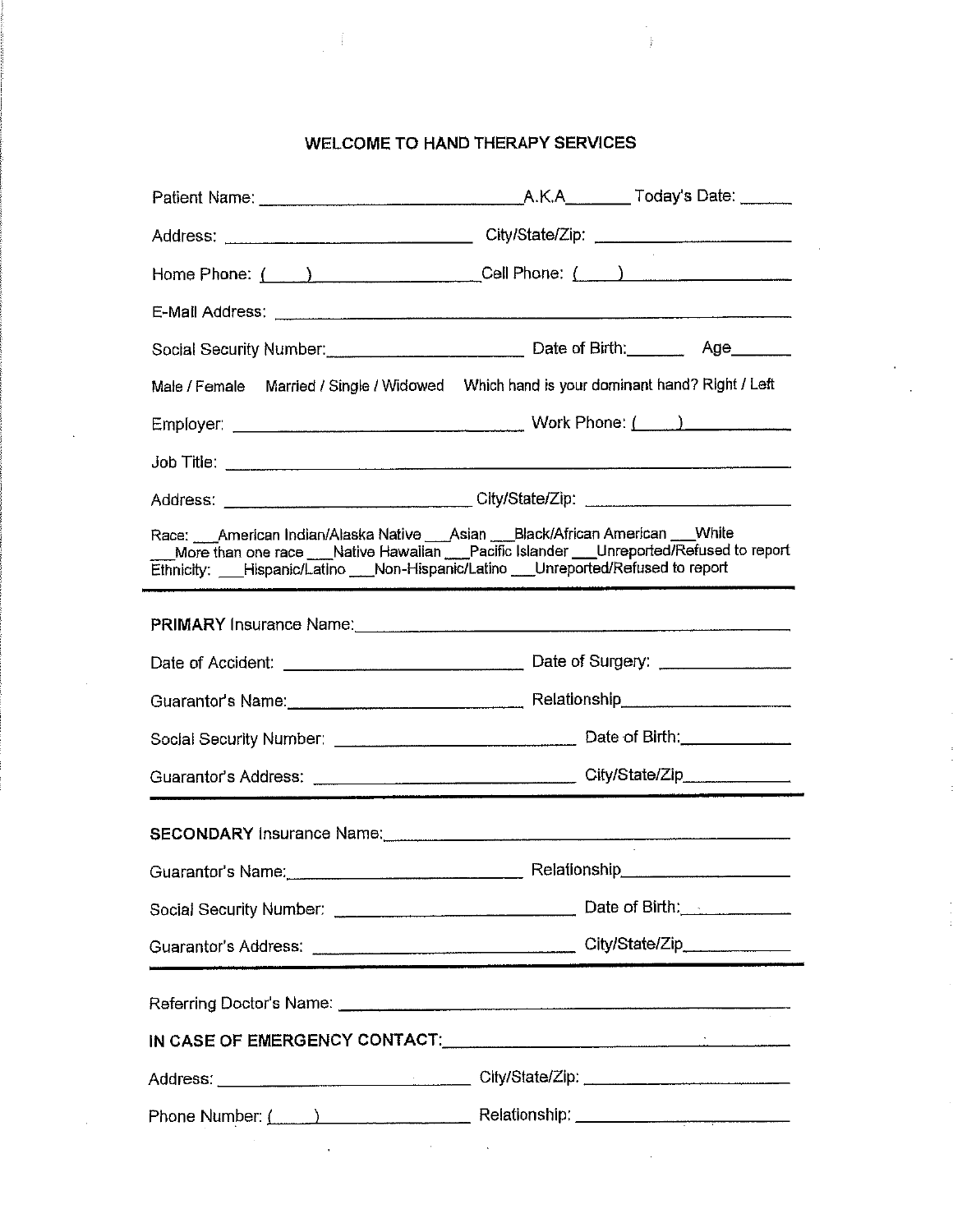# PLEASE ANSWER ALL OF THE FOLLOWING:

 $\downarrow$ 

ţ

| Have you had surgery? _____Yes _____No If yes, when?_______________________             |  |  |  |  |  |  |
|-----------------------------------------------------------------------------------------|--|--|--|--|--|--|
| Are you taking medication for:                                                          |  |  |  |  |  |  |
| Cholesterol<br>Pain _____Diabetes ______Blood Pressure                                  |  |  |  |  |  |  |
| Blood Thinner<br>Heart _____Thyroid _____Vertigo                                        |  |  |  |  |  |  |
| Rheumatoid Arthritis Other:                                                             |  |  |  |  |  |  |
| In general, you would rate your overall health as: _Excellent _Good _Fair _Poor         |  |  |  |  |  |  |
| Have you ever experienced heart problems, including heart surgery?                      |  |  |  |  |  |  |
| Yes No                                                                                  |  |  |  |  |  |  |
| $Yes$ No<br>Do you have a pacemaker?                                                    |  |  |  |  |  |  |
| $Yes$ No<br>Have you ever tested positive for tuberculosis?                             |  |  |  |  |  |  |
| $Yes$ No<br>Do you have diabetes?                                                       |  |  |  |  |  |  |
| $Yes$ ________No<br>Do you have a history of seizures?                                  |  |  |  |  |  |  |
| $Yes$ ______No<br>Do you have a history of dizziness?                                   |  |  |  |  |  |  |
| $Yes$ No<br>Do you have a history of hypertension?                                      |  |  |  |  |  |  |
| Do you have any joint problems, muscle problems or injuries? _____Yes _____No           |  |  |  |  |  |  |
|                                                                                         |  |  |  |  |  |  |
|                                                                                         |  |  |  |  |  |  |
| $Yes$ No<br>Do you have neck problems including neck surgery?                           |  |  |  |  |  |  |
|                                                                                         |  |  |  |  |  |  |
|                                                                                         |  |  |  |  |  |  |
| No.<br>Yes<br>Are you able to perform them at this point?                               |  |  |  |  |  |  |
| $Yes$ No<br>If employed, are you working at this time?                                  |  |  |  |  |  |  |
| If yes: Light Duty _____Modified Duty _____Regular Duty _____Not employed               |  |  |  |  |  |  |
| Were you seen by a therapist or a chiropractor regarding this injury before your doctor |  |  |  |  |  |  |
| $Yes$ No<br>referred you to us?                                                         |  |  |  |  |  |  |
| If yes, how many weeks were you treated?                                                |  |  |  |  |  |  |
|                                                                                         |  |  |  |  |  |  |

Signature

 $\overline{Date}$ 

 $\epsilon$ 

l,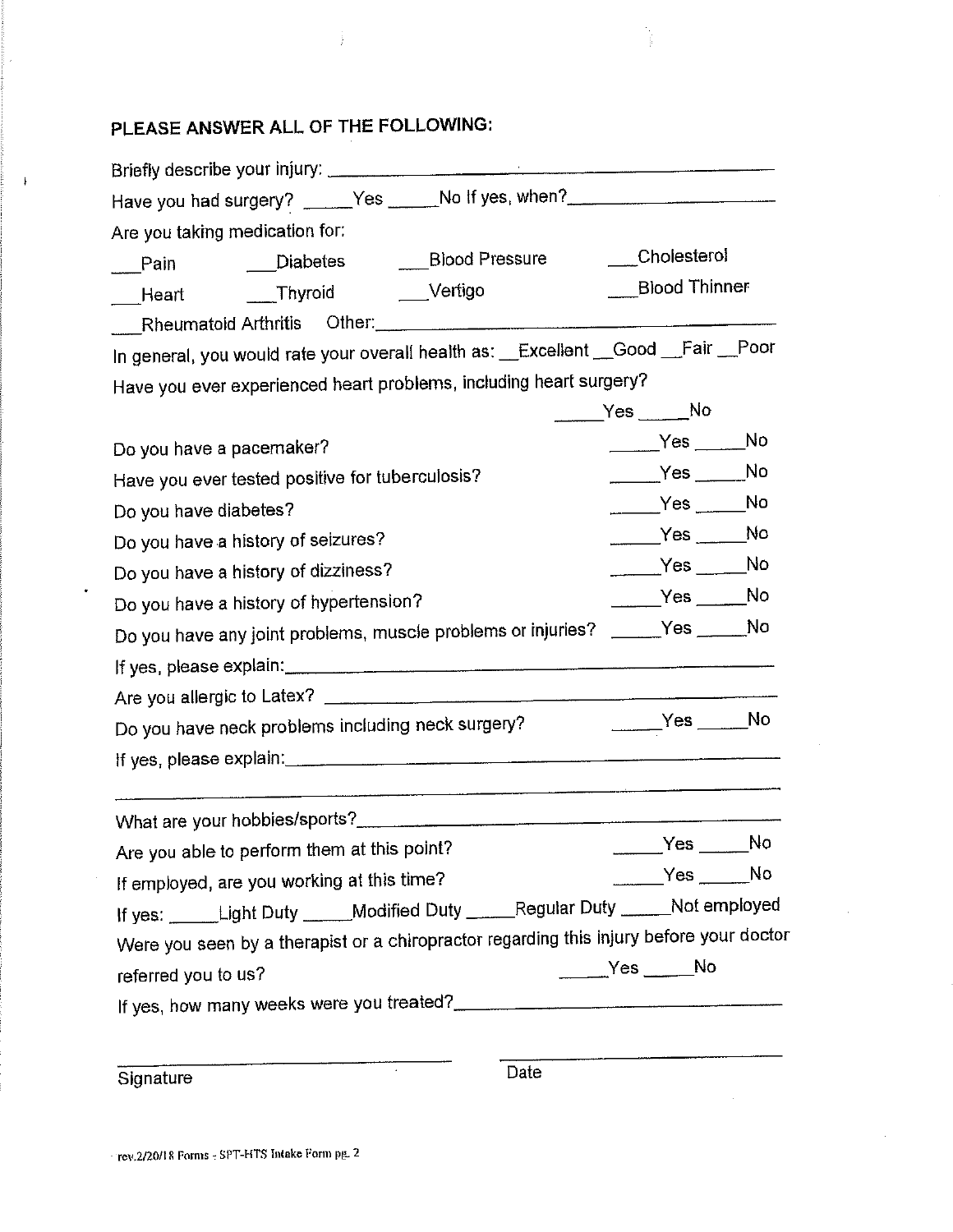**Hand Profile** 

and the company of the state of the state of the state of the state of the state of the state of the state of the state of the state of the state of the state of the state of the state of the state of the state of the stat

#### **RATE YOUR PAIN**

Rate the average amount of pain in your wrist/hand over the past week by circling the number that best describes your pain on a scale from 0-10. A zero (0) means that you did not have any pain and a ten (10) means that the pain is the worst possible (i.e worst you have ever experienced or that you could not do the activity because of pain)

| At Rest<br>None |             |                                                       |                         |                                                       |                 |                  |                |   |   | Worst                  |
|-----------------|-------------|-------------------------------------------------------|-------------------------|-------------------------------------------------------|-----------------|------------------|----------------|---|---|------------------------|
| 0               | $\mathbf 1$ | $\overline{2}$                                        | 3                       | $\overline{4}$                                        | $\mathsf S$     | $6\phantom{1}$   | $\overline{7}$ | 8 | 9 | 10                     |
| None            |             |                                                       |                         | When doing a task with a repeated wrist/hand movement |                 |                  |                |   |   | Worst                  |
| 0               | 1           | $\mathbf{2}$                                          | 3                       | 4                                                     | 5               | $\epsilon$       | 7              | 8 | 9 | 10                     |
| None<br>0       | 1           | When lifting a heavy object<br>$\overline{2}$         | $\overline{\mathbf{3}}$ | $\overline{4}$                                        | $5\phantom{.0}$ | 6                | 7              | 8 | 9 | $\cdot$<br>Worst<br>10 |
| None<br>0       | 1           | When it is at its worst<br>$\overline{2}$             | 3                       | 4                                                     | 5               | 6                | 7              | 8 | 9 | Worst<br>10            |
| Never<br>0      | 1           | How often do you have pain<br>$\overline{\mathbf{c}}$ | 3                       | 4                                                     | 5               | $\boldsymbol{6}$ | $\overline{7}$ | 8 | 9 | Always<br>10           |

#### **SPECIFIC ACTIVITIES**

the control of the control of the control of

Rate the amount of difficulty you experienced performing each of the items listed below - over the past week, by circling the number that describes your difficulty on a scale of 0-10. A zero (0) means you did not experience any difficulty and a ten (10) means it was so difficult you were unable to do it at all

|                               | Turn a door knob using my affected hand                     |                |   |   |   |   |   |       |     |              |
|-------------------------------|-------------------------------------------------------------|----------------|---|---|---|---|---|-------|-----|--------------|
|                               | No Difficulty                                               |                |   |   |   |   |   |       |     | Unable To Do |
| $\Omega$                      | 1                                                           | $\overline{2}$ | 3 | 4 | 5 | 6 | 7 | 8     | 9   | 10           |
|                               | Cut meat using a knife in my affected hand<br>No Difficulty |                |   |   |   |   |   |       |     | Unable To Do |
| $\Omega$                      | 1                                                           | $\overline{2}$ | 3 | 4 | 5 | 6 | 7 | 8     | 9   | 10           |
|                               | Fasten buttons on my shirt<br>No Difficulty                 |                |   |   |   |   |   |       |     | Unable To Do |
| 0                             | 1                                                           | $\overline{2}$ | 3 | 4 | 5 | 6 | 7 | 8     | 9   | 10           |
|                               | Use my affected hand to push up from a chair                |                |   |   |   |   |   |       |     | Unable To Do |
| 0                             | No Difficulty<br>1                                          | $2^{\circ}$    | 3 | 4 | 5 | 6 | 7 | $8 -$ | - 9 | 10           |
|                               | Carry a 10th object in my affected hand<br>No Difficulty    |                |   |   |   |   |   |       |     | Unable To Do |
| $\mathsf{n}$ and $\mathsf{n}$ |                                                             |                | 3 | 4 | 5 | 6 | 7 | 8     | 9   | 10           |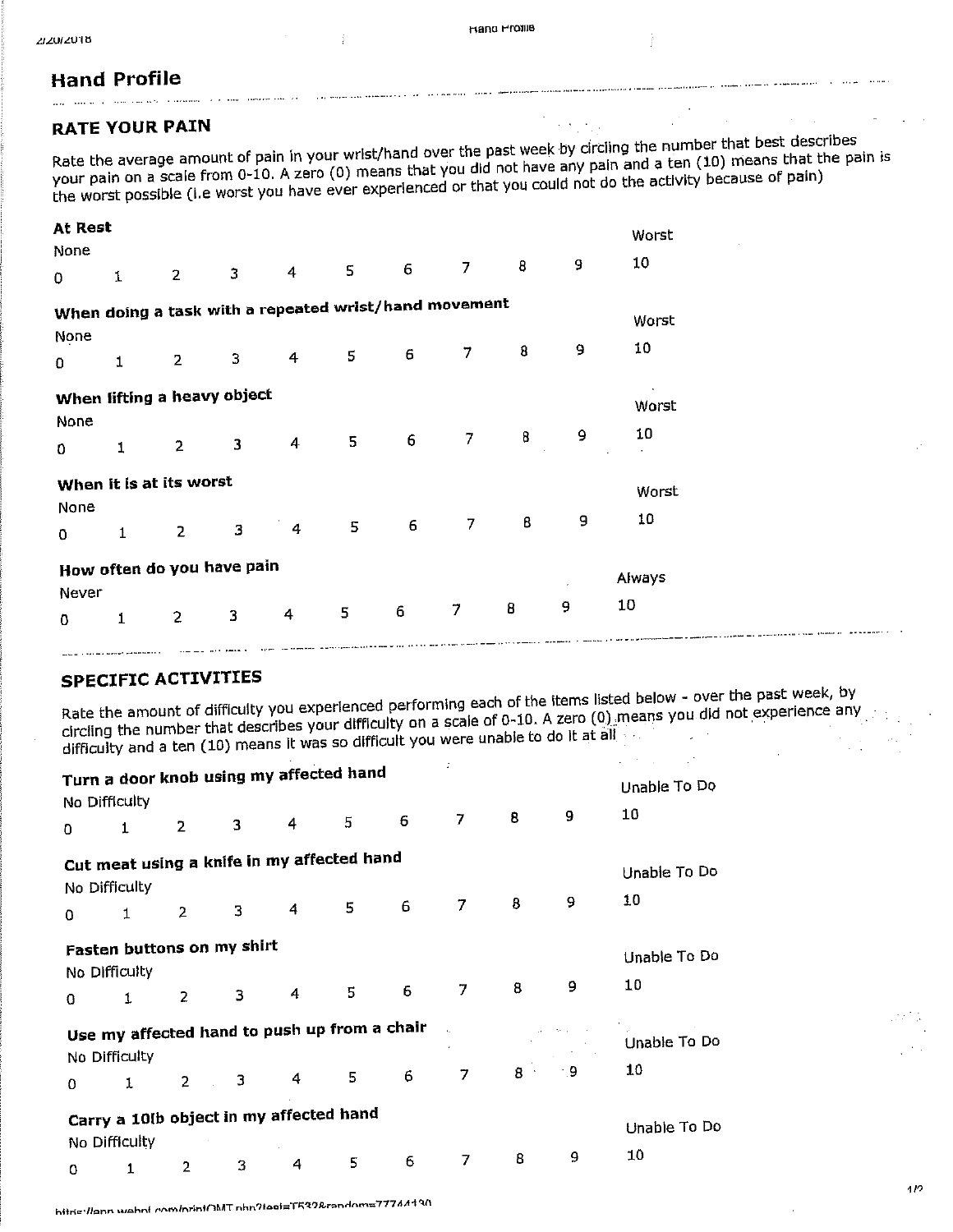| פו טגוועזי |                                                            |    |   |    |    | mand MTOTHe |   |              |
|------------|------------------------------------------------------------|----|---|----|----|-------------|---|--------------|
|            | Use bathroom tissue with my affected hand<br>No Difficulty |    |   |    |    |             |   | Unable To Do |
|            |                                                            | З. | 4 | 5. | -6 | 8           | 9 | 10           |
|            |                                                            |    |   |    |    |             |   |              |

#### **USUAL ACTIVITIES**

Rate the amount of difficulty you experienced performing your usual activities in each of the areas listed below, over the past week, by circling the number that best describes your difficulty on a scale of 0-10. By ?usual activities?, we mean the activities you performed before you started having a problem with your wrist/hand. A zero (0) means that you did not experience any difficulty and a ten (10) means it was so difficult you were unable to do any of your usual activities

|          | No Difficulty | Personal care activities (dressing, washing) |   |   |   |   |   |   |   | Unable To Do |
|----------|---------------|----------------------------------------------|---|---|---|---|---|---|---|--------------|
| 0        | 1             | $\overline{2}$                               | 3 | 4 | 5 | 6 | 7 | 8 | 9 | 10           |
|          | No Difficulty | Household work (cleaning, maintenance)       |   |   |   |   |   |   |   | Unable To Do |
| $\Omega$ | 1             | 2                                            | 3 | 4 | 5 | 6 | 7 | 8 | 9 | 10           |
|          | No Difficulty | Work (your job or usual everyday work)       |   |   |   |   |   |   |   | Unable To Do |
| $\Omega$ | 1             | $\overline{2}$                               | 3 | 4 | 5 | 6 | 7 | 8 | 9 | 10           |
|          | No Difficulty | <b>Recreational activities</b>               |   |   |   |   |   |   |   | Unable To Do |
| O        | 1             | $\mathbf{Z}$                                 | 3 | 4 | 5 | 6 | 7 | 8 | 9 | 10           |

## ومراوا ممتحسنا سأومانيا والمتساعية الأرادين وستركض والاستراطات **Appearance - Optional**

# How important is the appearance of your hand

Somewhat Not at all Very Much

|                                                       | No Dissatisfaction |  |  |  | Rate how dissatisfied you were with the appearance of your wrist/hand during the past week.<br>Complete Dissatisfaction |
|-------------------------------------------------------|--------------------|--|--|--|-------------------------------------------------------------------------------------------------------------------------|
|                                                       |                    |  |  |  | 0 1 2 3 4 5 6 7 8 9 10                                                                                                  |
| the paper and accuracy to the first state of the con- |                    |  |  |  | i saan ada saannad isticmeen ay taariin 1999 kan ni Beleida Saannan dhaman ayna maan maan ay maa dawnamadammam dagma    |

**Provenct by Week PT**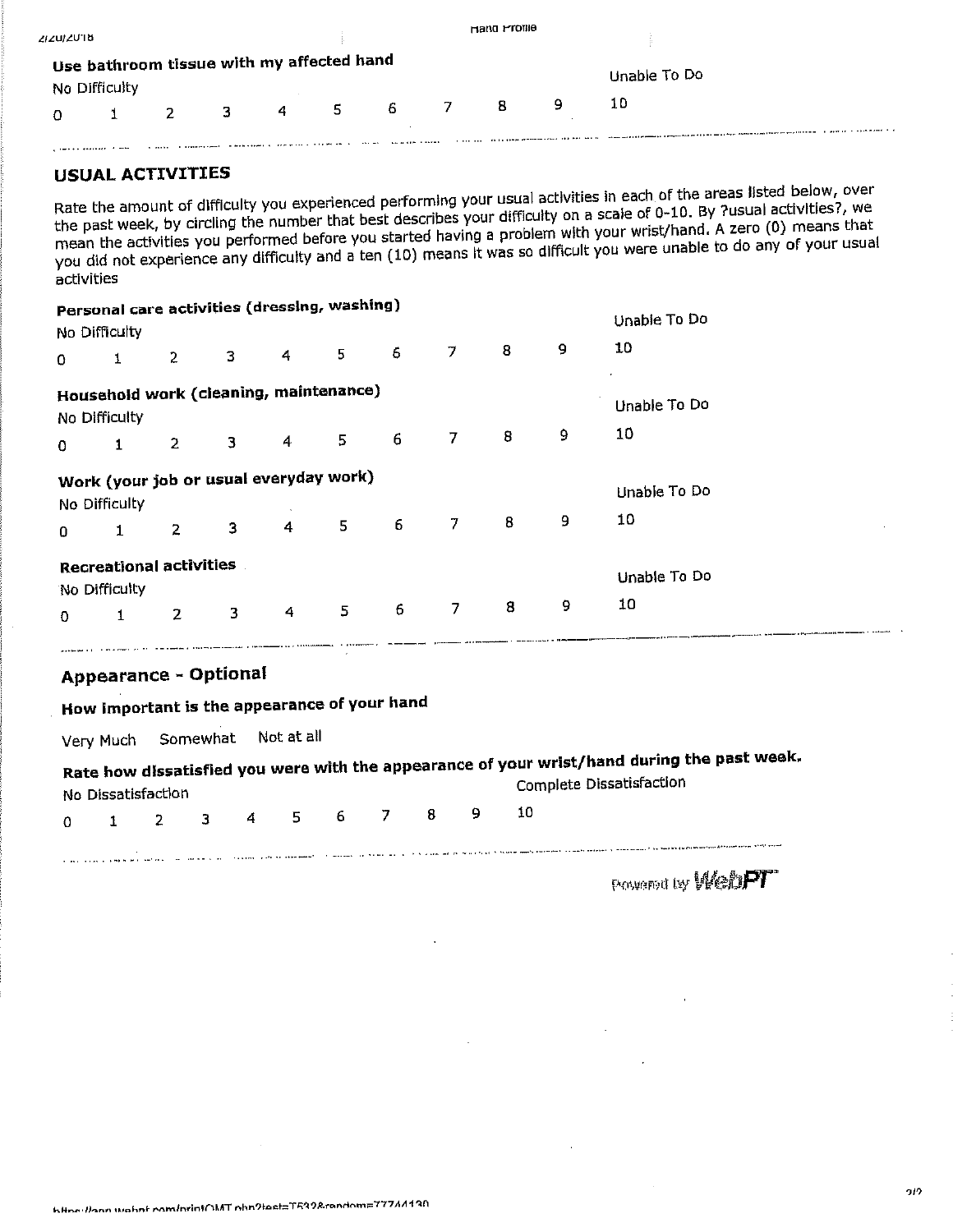# SHEA PHYSICAL THERAPY/HAND THERAPY SERVICES

Policy for Cancellations and No Shows

These policies have been developed to assist our therapist in scheduling their patients efficiently so that each of you will be given the appropriate time when you arrive for your treatment session. We appreciate you assisting us in the matter of cancellations and no shows for our operation.

- We will request a 24 hour notice in the event of a cancellation. It is the  $1<sub>1</sub>$ patient's responsibility, when you call in, to have an alternative time in mind that will ensure that you get in the full prescribed number of treatments that week whenever possible.
- Please understand that when you do not show, three people are affected:  $2<sub>1</sub>$ 
	- First the patient because you do not get the treatment you need as  $a)$ prescribed by the doctor.
	- Second, the therapist who now has a space in their schedule since b) the time was reserved for you personally.
	- Third, another patient could have been scheduled for treatment if C) there had been proper notice.

Should you have to reschedule, please understand that you may need to see a clinician other than the one who normally treats you as a result of rearranging the appointment period. All of our clinicians are experienced professionals, and they will study your chart, so you will be in good hands. You will return to the original clinician in the next regularly scheduled visit.

Should you need to cancel or change an appointment, please contact our office directly; for Shea Physical Therapy (361) 994-5224 and for Hand Therapy Services (361) 992-1435. Again this policy is to assist our facility to offer you the patient a much more efficient operation. We strive to minimize the amount of walt time that you may have in our lobby by keeping our therapists on a regular schedule.

We look forward to having the opportunity to work with you and to assist you in your current therapy need.

<u> 1990 - Jan James James James James (</u>

Sincerely,

Daniel R. Shea, P.T Shea Physical Therapy

Sheila Heflin, OTR, CHT **Hand Therapy Services** 

Patient Signature

Date 2008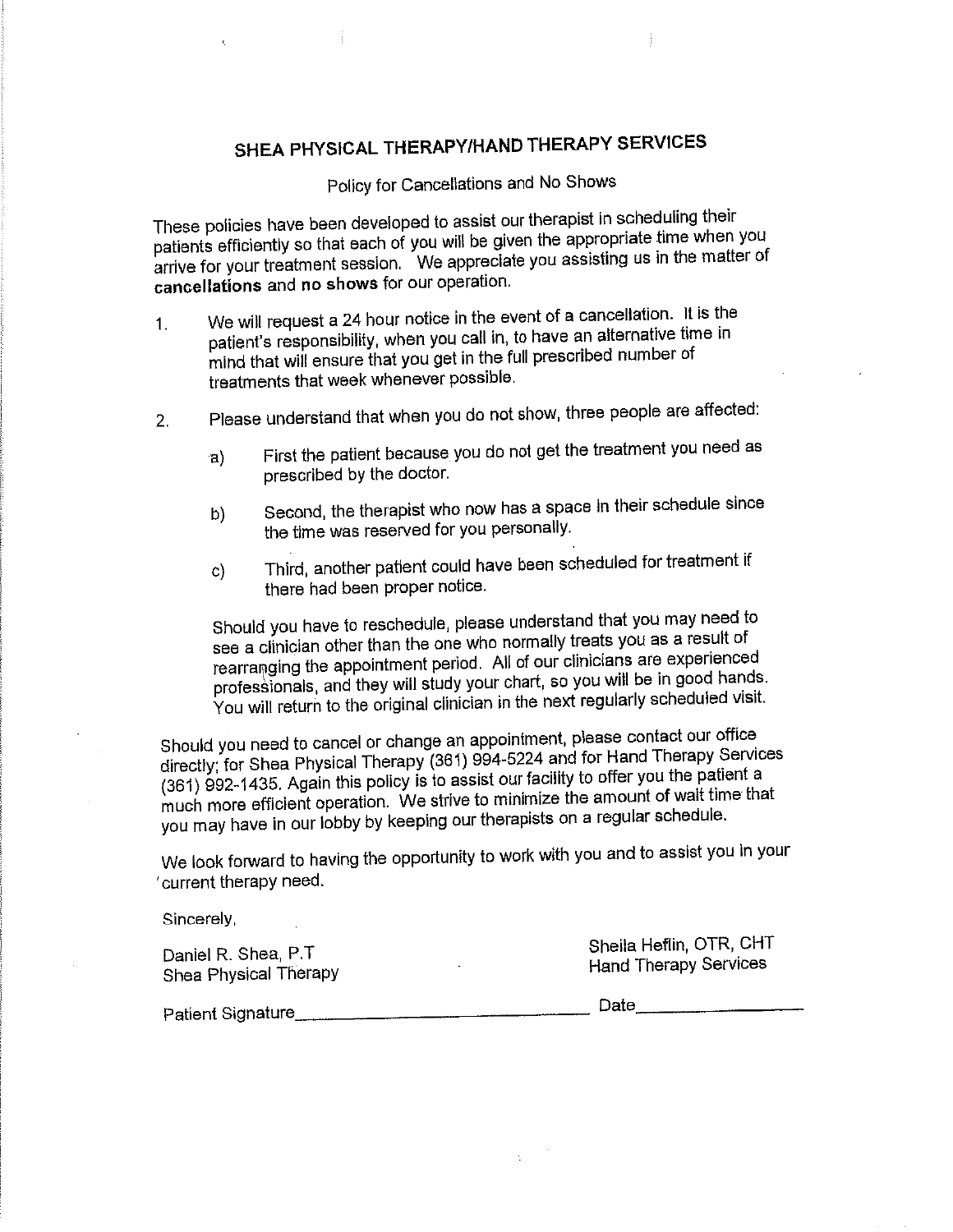

## Consent for Treatment / Privacy Policy / Assignment of Benefits

We would like to take a moment to welcome you to our office and assure you that you will receive the very best care available for your condition. In order to familiarize you with the financial policy of this office, we would like to explain how your medical bills are handled.

### **EXPLAINATION OF INSURANCE COVERAGE**

Most insurance policies cover occupational therapy, but this office does not ensure that yours does. Insurance policies can differ greatly in terms of coverage for occupational therapy. Because of the variance of one insurance policy to another, we require that you, the patient, be personally responsible for the payment of your deductible, as well as any unpaid balances in this office. We will do our best to verify your insurance coverage, and we will bill your insurance company (ies) in a timely manner.

#### **ASSIGNMENT OF BENEFITS** T.

Authorization of payment: I hereby assign all benefits directly to Hand Therapy Services. If my insurance carrier sends me payment for services incurred in this office, I shall send or bring the full payment to your office immediately upon receipt. I understand that in the event my insurance company or financially responsible party does not pay for the services I receive, I will be financially responsible for payment in full.

Signature

Date

#### **SUMMARY OF BENEFITS:**  $\mathbf{u}$

| ----           |                           |            |                         |
|----------------|---------------------------|------------|-------------------------|
|                | -has been met not met $\$ | coverage % | $Co$ -pay $\frac{3}{2}$ |
|                |                           |            |                         |
| Deductible: \$ |                           |            |                         |
|                |                           |            |                         |

- Your insurance carrier(s) covers the following:  $\bullet$ visit(s)/dollar(s) per calendar year. Procedure(s) per visit.
- The following services are not covered by your insurance carrier:
- Your insurance will not cover these services and you will be responsible for payment of the services you receive.

### **Terms of Benefits**

This is a description of benefits, only as given by your insurance company. This information is provided to you as a courtesy only. It is the paitents responsibility to check with your insurance to verify benefits / coverage. Summary of benefits is not a guarantee of payment and is subject to change. I fully understand that any unpaid portion of services rendered is my responsibility. Quotes are an estimated calculation, according to the description of benefits given by my insurance company. I agree to the terms and conditions presented to me by Hand Therapy Services.

I acknowledge and accept the terms and conditions set forth in Sections I and II of this statement:

**Signature** 

Date

Page 2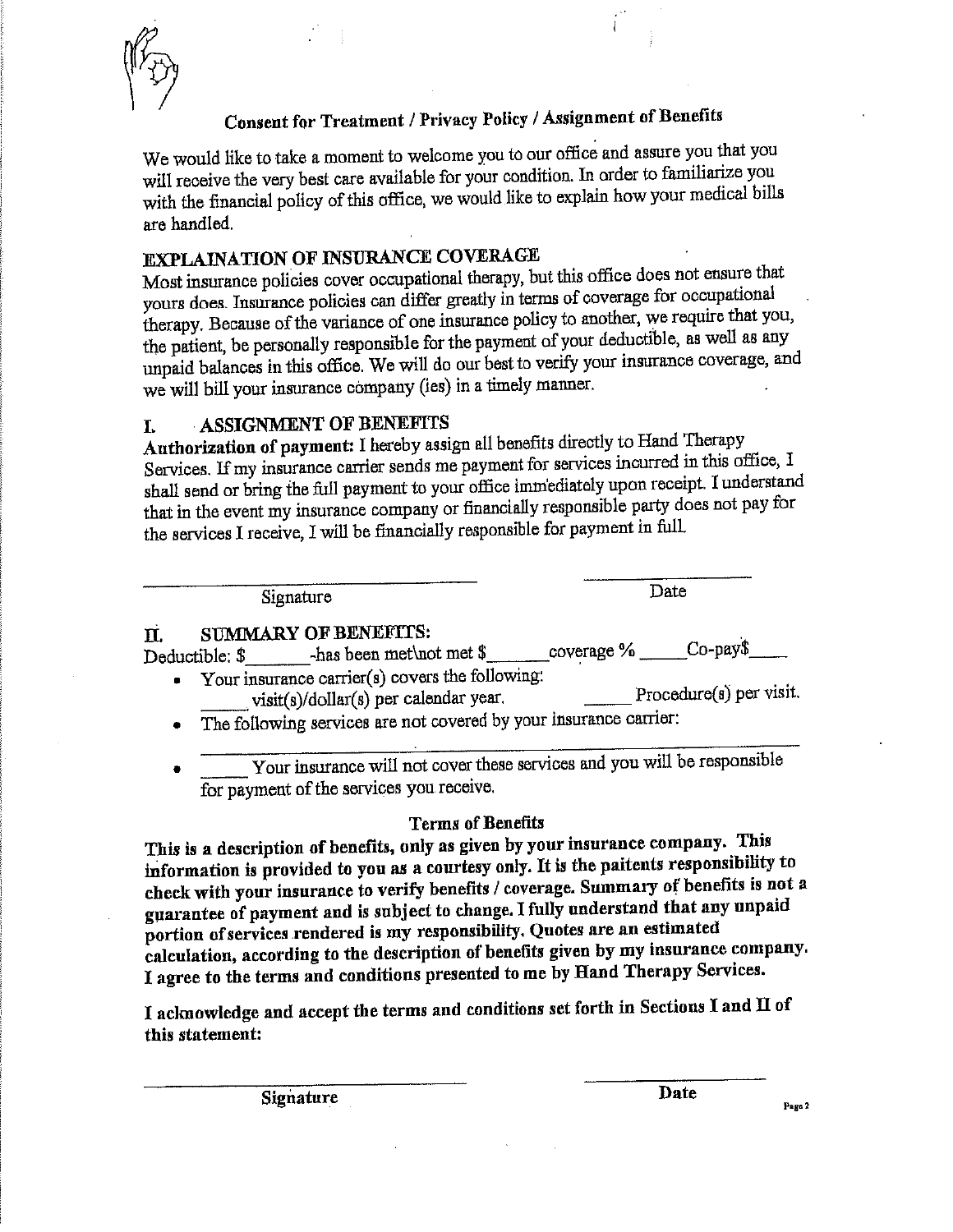#### CONSENT FOR RELEASE OF INFORMATION III.

The undersigned authorizes the release of any personal health information required for treatment, payment or health care operations. This may include physicians, case managers and insurance carriers or third party payers. Further, the undersigned releases Hand Therapy Services to provide outside healthcare providers/services such information as is necessary to facilitate proper healthcare. In addition, the patient consents to the release of prior medical records from referring physicians, hospitals, case managers, or other entities, which have records necessary for proper evaluation and treatment of the patient. All other uses and disclosures will be made only with your written authorization. You have the right to revoke authorization for further uses and disclosures at any time.

#### **CONSENT FOR TREATMENT** TV.

I consent to rehabilitation and incidental medical services at Hand Therapy Services. I understand the expected benefits, possible risks, side effects, complications and discomforts of my rehabilitation. I know and agree that Hand Therapy Services is not responsible for loss or damage to personal valuables.

#### V. PRIVACY POLICY

Hand Therapy Services will administer your records in a confidential manner and in compliance with the Health Insurance Portability and Accountability Act. I have received a copy of the notice of privacy Practices.

I acknowledge and accept the terms and conditions set forth in Sections III, IV and V of this statement.

Patients' Signature

Date

Witness' Signature (staff)

Date

We hope this answers any questions you might have concerning the financial policies of this office. Once again we welcome you to our office and will be glad to answer any further questions you might have.

If the patient is a minor, or legally incapacitated, please obtain the signature of a parent or a guardian.

HTS Financial Agreement office forms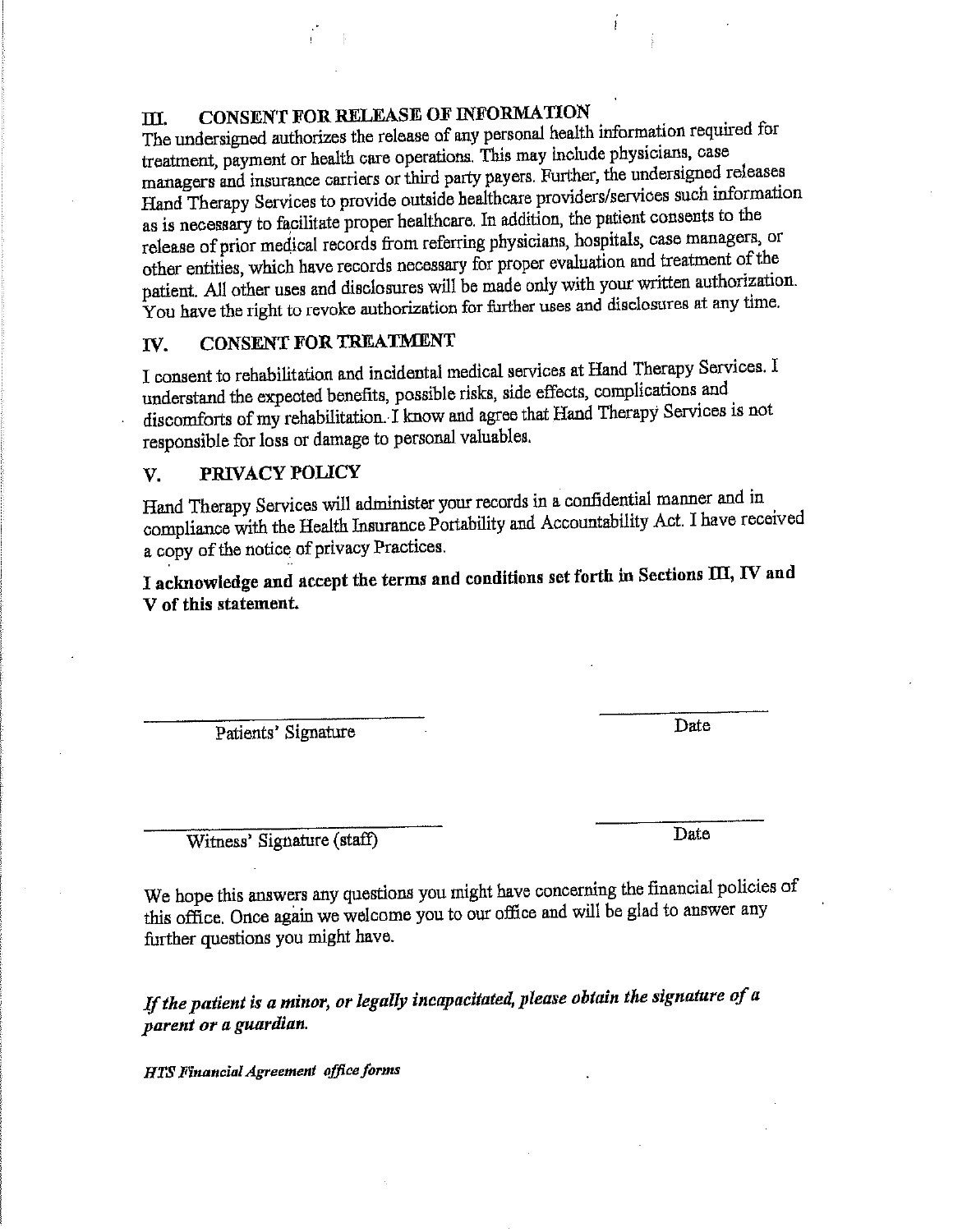### HAND THERAPY SERVICES

#### SUPPLIES/HOME EQUIPMENT

Your insurance company may or may not cover certain supplies or home equipment issued to you by our facility. Supplies are those items required to carry out a specific treatment order (i.e. electrodes, lumbosacral rolls, instruction booklets, etc.). Home Exercise Equipment are those items which may be used to enhance your rehabilitation at home (i.e. theratubing, hand putty, weights, pulleys, etc.).

We try to purchase these items in bulk thus reducing the cost of these items. This savings is then passed on to the patients/insurance companies. We try to keep the pricing of these items extremely fair as we realize the purchase of these items may become the patient's responsibility.

You always have the right to choose whether or not you would like to personally purchase the equipment should your insurance company not cover those items. The supplies, however, are required for your treatment and will be your responsibility should your insurance not cover those items.

Please check with the front desk concerning your insurance coverage. An itemized list of equipment and prices will be shown to you so that you may decide if you would like to purchase the item.

If you have any questions, please do not hesitate to discuss with our office.

Thank you.

I have read and understand the above policy:

Signature

Date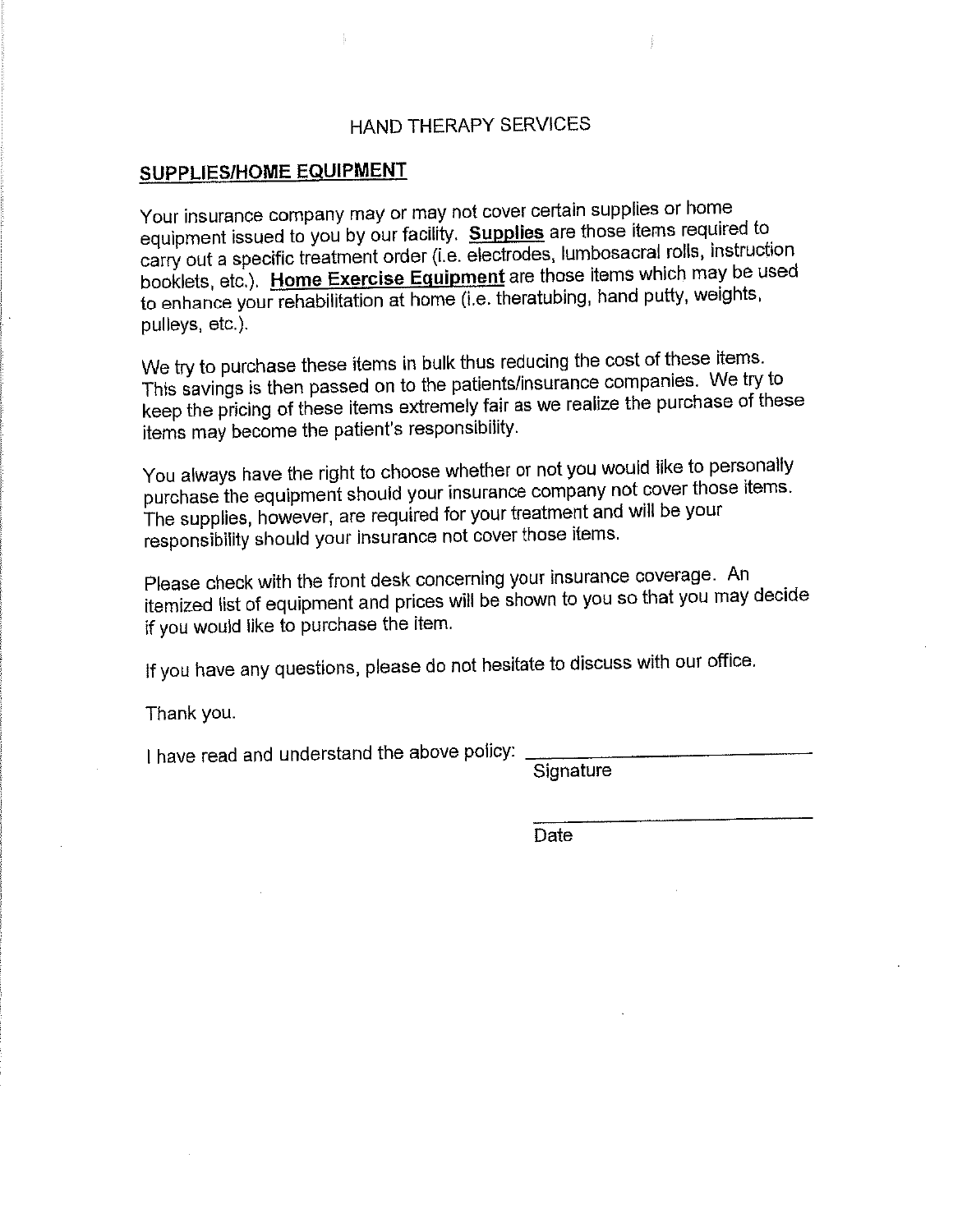### **SHEA PHYSICAL THERAPY HAND THERAPY SERVICES**

January 1, 2021

To our Medicare patients:

## **MEDICARE BENEFICIARIES:**

Effective January 1, 2021, Congress has permanently extended the current exceptions process for physical and occupational therapy. For the calendar year 2021 this amount is \$2,110.00 for physical and speech therapy services combined and \$2,110.00 for occupational therapy. Therapy claims for outpatient Medicare Part B services that go above \$2,110.00 will require the use of a modifier for attestation that claims are medically necessary which may provide a higher threshold to \$3,000.00, at which a targeted medical review process kicks in.

We will work with you individually to assist in determining your benefits. We will be requesting you to sign this notice (a requirement of Medicare), to acknowledge that we have educated you regarding this benefit. This threshold is for outpatient services only. If it is determined that therapy is "not reasonable and necessary", you may be requested to pay out of pocket.

## **POSSIBLE REQUIRED DEDUCTIBLE:**

Also, *Medicare typically has an annual deductible of \$203.00 before your benefits begin for the rest of the year*. Some secondary insurances may cover this deductible, others will not. Therefore, we will assist you in identifying your financial responsibility and will need to collect this amount if required.

We will be closely monitoring our service so we can provide you with the highest quality care available.

Should you have any questions regarding any of this information, please do not hesitate to ask.

Thank you,

*Shea Physical Therapy Hand Therapy Services*

Patient Signature Date Date